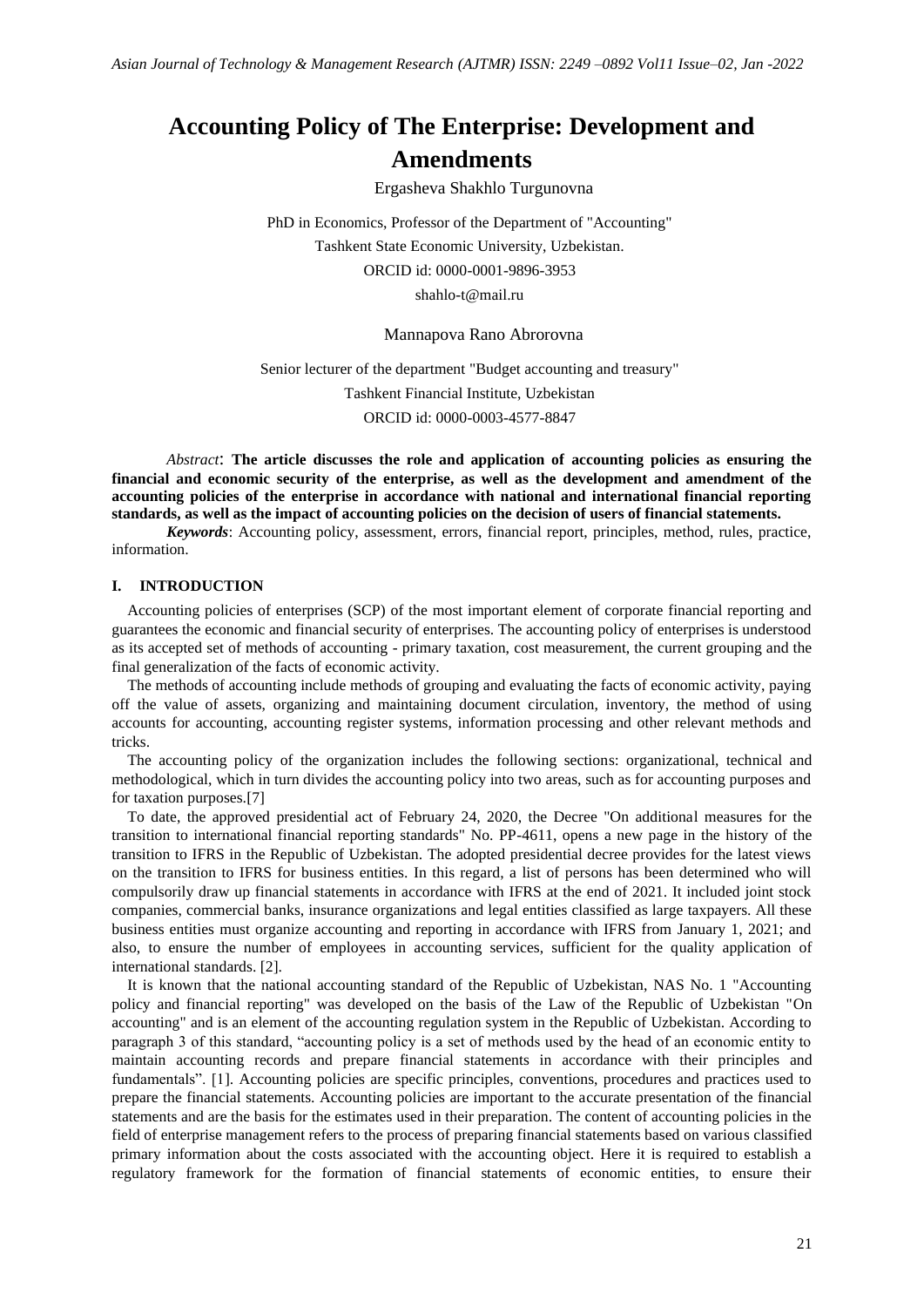comparability. Accounting policy is an element of the economic accounting management system. As you know, the definition of accounting policy in a generally recognized accounting normative act emphasizes that accounting policy is understood as a set of methods adopted for accounting and preparation of financial statements, while accounting statements are drawn up in accordance with the rules of these methods. Accounting methods include methods of grouping accounts and assessing the facts of economic activity, payment of the value of assets, organization of workflow, registration of property, methods of using reporting in accounting, a system of accounting registers, information processing and other relevant methods. (Fig. 1).

## **II. LITERATURE REVIEW**

In accordance with international standard (IAS) 1, a complete set of financial statements must consist of: a statement of the current financial position, a statement of cash flows (ODDS), a statement of costs, profit and other joint income and a statement of changes in the company's assets. In addition, the main objective of IAS 8 "Accounting Policies, Changes in Accounting Estimates and Errors" is to establish criteria for selecting and regulating the accounting policy of an enterprise, including accounting and disclosure of information about changes in accounting policies, estimates of assets and liabilities and corrected errors. for previous reporting periods. [7]. Thus, this standard is aimed at improving the quality of preparation of the company's financial statements in terms of its information content, relevance, reliability, completeness and compatibility with the statements of other companies.



Figure 1. Requirements for accounting policies under IFRS 8

In this regard, IAS No. 8 determines the procedure for selecting and applying accounting policies, accounting for changes in accounting estimates and correcting errors from past reporting periods. According to paragraph 5 of IAS 8, accounting policies cover the specific principles, frameworks, generally accepted terms, rules and practices applied by the company in preparing and presenting corporate financial statements.[6]

The financial statements contain the necessary information to help users determine cash flow prospects, in particular, the timing and likelihood of cash and cash equivalents, and they are based on the following principles: double entry of accounting; duration; monetary value of business transactions, assets and liabilities; reliability; prudence; superiority of content over form; comparability of indicators; impartiality of financial statements; fair value of assets and liabilities; compatibility of income and expenses for the reporting period; comprehensibility; significance; importance; correct and true imagination; completeness; sequence; modernity; offset (mutual accounting of substances); confidentiality.

In accordance with the accounting principle, assets, liabilities, capital, income, expenses, transactions and events are recorded in the accounting records at the time of the performance (or actual receipt) of these actions, and not at the time of receipt or payment of cash or cash equivalents. actions. Financial statements prepared on an accrual basis provide users with information not only about past payments or withdrawals, but also about future liabilities, which are necessary in making relevant economic decisions. The double entry system is that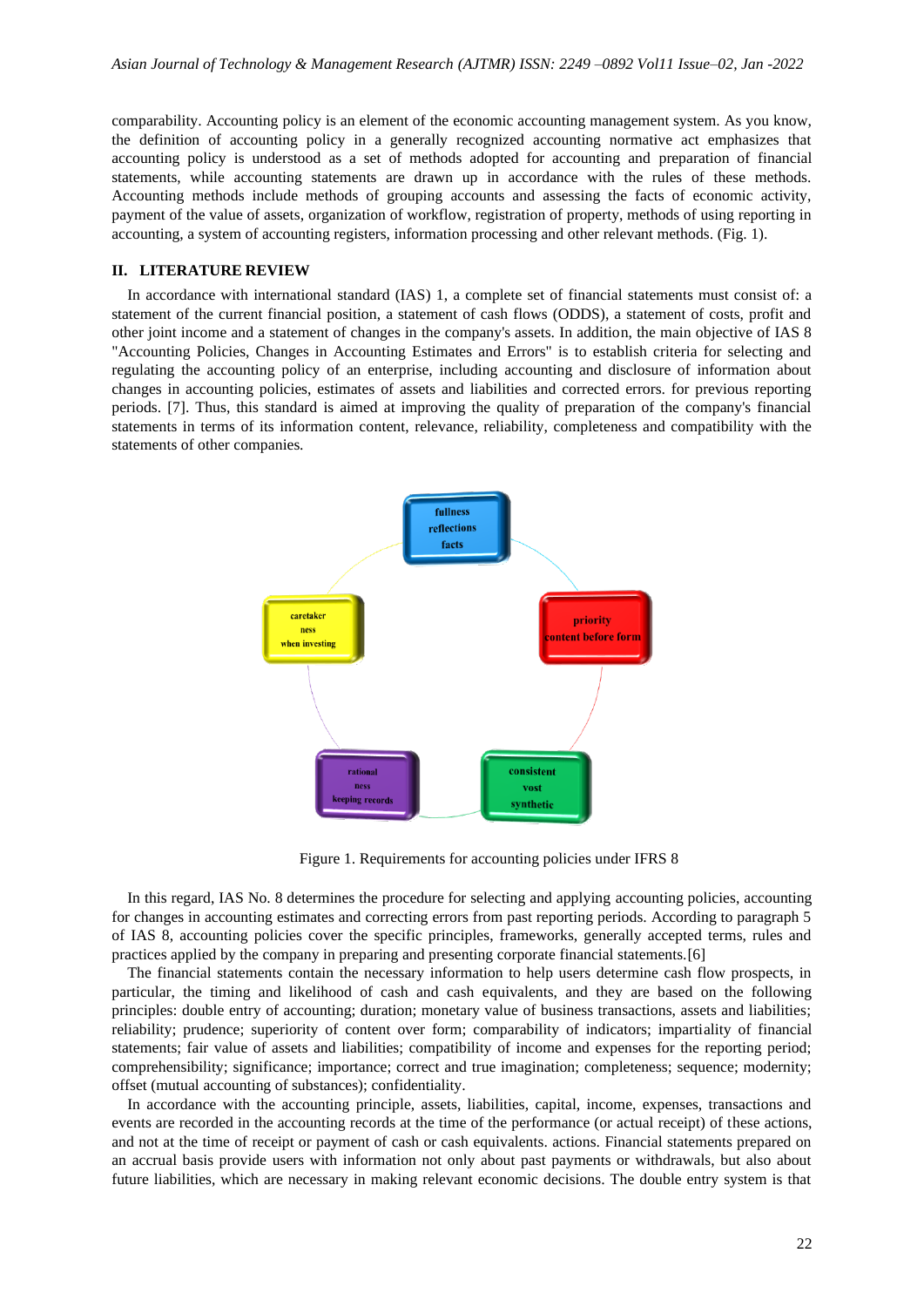the transaction amount is reflected in two accounts of the account - one for debit and the other for credit. The preparation of financial statements on a going concern basis means that there is no need to constantly move and continue working for a long period of time, that is, to cease operations or reduce the scale of their activities.

## **III. RESEARCH METHODOLOGY**

The principle of continuity also means that the accounting period should be commensurate with the operating period. All business transactions, events, assets and liabilities are measured and valued in the same currency the sums of the Republic of Uzbekistan, and part of it - tiyin. It is considered reliable if the information is free of material error or bias and the users can rely on it. The credibility of transactions or events is usually confirmed by the primary accounting document. The principle of prudence means that the values of assets and income should not be overestimated, and the value of liabilities or expenses should not be diminished in the financial statements. The application of this principle does not lead to the creation of hidden reserves or overestimation of supply, deliberate reduction or overestimation of assets or profits, liabilities and expenses. Content supremacy of content over form means that information that accurately reflects the content of transactions and events is accounted for in the financial statements. Comparing information from different reporting periods ensures that the financial information is useful and meaningful. Users of the report should be aware of the accounting policies used in the preparation of the financial statements, of all changes in accounting policies and the consequences of such changes.

The financial statements disclose all comparative information for the previous period. Comments and descriptive information from the prior period financial statements are also provided for the current reporting period and are updated as necessary to objectively present the current period financial statements. To ensure the reliability of financial statements, the information contained therein must be free from errors. The principle of fair measurement of assets and liabilities implies that their historical cost or purchase price is the basis for measurement. The correspondence of income and expenses in a reporting period means that they reflect the expenses that are the basis for income received during this reporting period. If it is difficult to determine a direct relationship between costs and certain types of income, costs are distributed over several reporting periods in accordance with any distribution system. This also applies to depreciation costs spread over several years.

Special care is taken to ensure that the information presented in the financial statements is understandable and easy for users. The importance of financial information means that users of financial statements leave their needs in the decision-making process and help them evaluate events related to operating, financial and business activities. The information is important if the omission or misstatement of information influences the economic decisions that users make on the basis of the financial statements. The significance depends on the size of the element, which should be taken into account in individual specific comments about its omission. Significance depends on the level of clarity and clarity presented in the financial statements. When rounding information to the nearest thousand or one million, it is permissible to use the degree of accuracy as long as the principle of materiality is not violated.

Financial statements provide users with a fair and impartial view of the financial position, results of operations and cash flows of an enterprise, as well as completeness of information. The ability of users of financial statements to compare their financial statements for different reporting periods to determine the principles of changes in financial position is achieved on an ongoing basis. This will only be useful if information is provided in a timely manner. If the financial statements are not presented within a reasonable period of time after they become available to users, they will be useless. If the report unreasonably withholds information, it may lose its relevance.

#### **IV. ANALYSIS AND RESULTS**

The offsetting principle characterizes the impossibility of offsetting between assets and liabilities under conditions other than those permitted. The principle of neutrality presupposes the application of the National Accounting Standard (NAS) and basic accounting principles in accounting and financial reporting. The balance sheet reflects the financial condition at the time of the preparation of the report, which makes it possible to understand its resources and financial condition.

Each enterprise independently determines its accounting policy for agreement with the owner or an authorized body (official) in accordance with the constituent documents. (Fig. 2).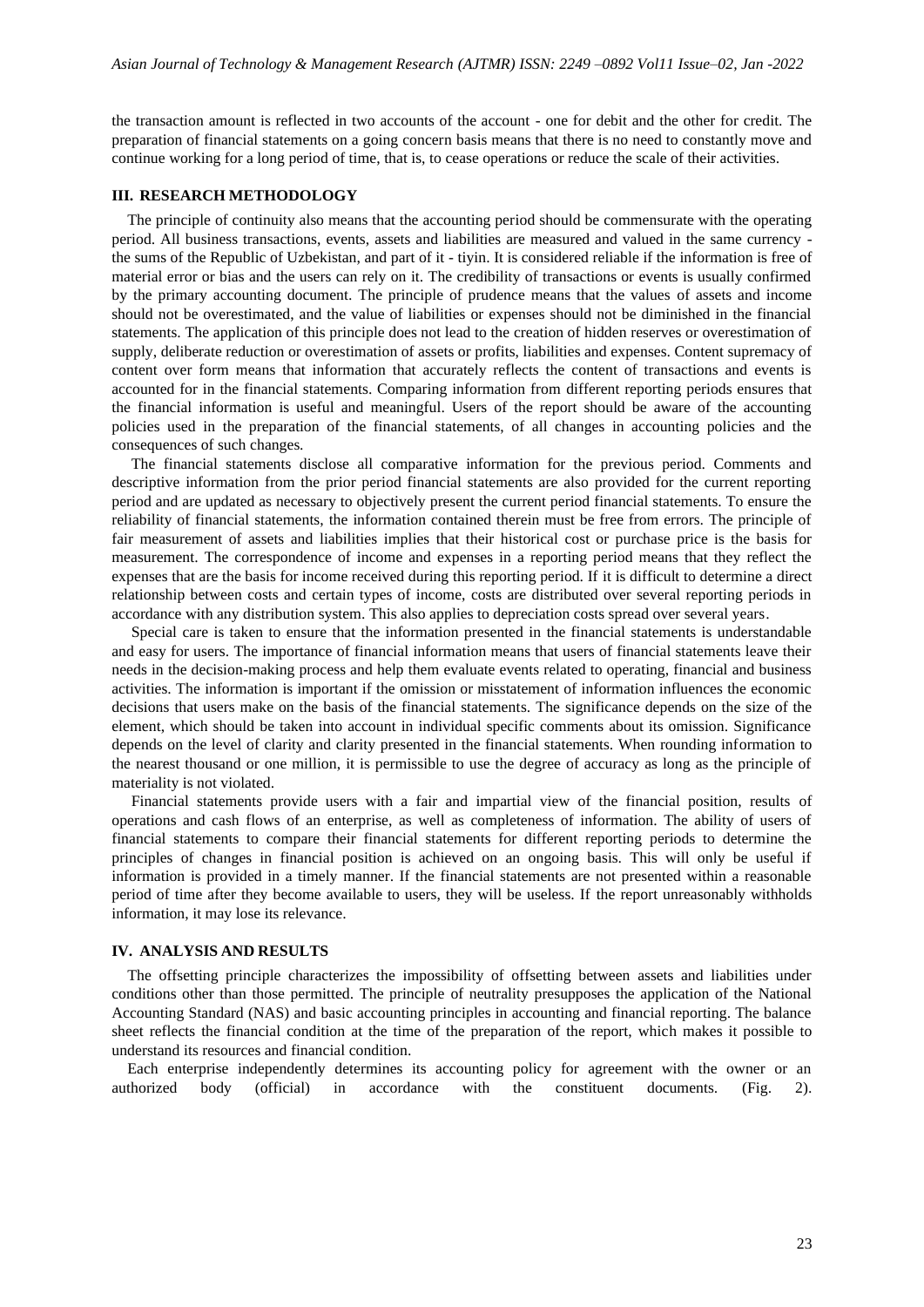

Figure 2. The law of business entities

The entity should highlight the selected accounting policies by describing the following:

- principles for evaluating elements of reporting;
- methods of accounting for individual items of reporting. [3.P.176; 4.P.115.]

The accounting policies of enterprises and organizations prescribe the methods and principles of accounting and estimation, for which several accounting options are possible or in respect of which there is uncertainty. The accounting service (or accountant) is responsible for developing accounting policies that must comply with the rules shown in Figure 3. (Figure 3).



Figure 3. Rules used in the formation of the SCP

The enterprise may involve other specialists to determine individual indicators. For example, to determine the method for assessing the disposal of fixed assets, inventories - financially responsible persons (warehouse managers, storekeepers). (Fig. 4). Some elements of accounting policies can be established by the constituent documents, for example, the need to maintain a separate balance sheet for branches. [5. P. 23].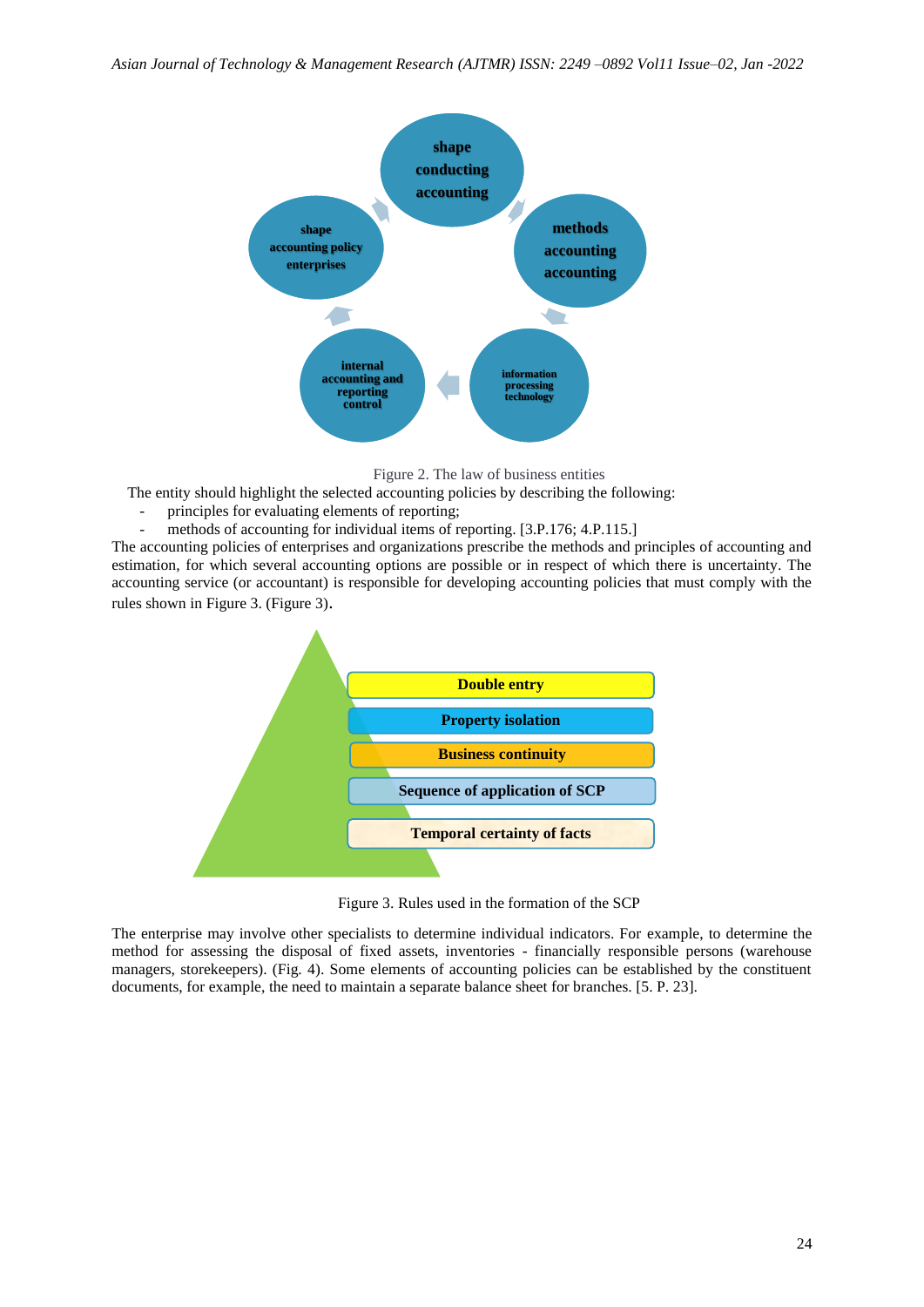

Figure 4. Methods of accounting to be disclosed in the SCP

The accounting policy established by the company is applied in all branches, representative offices, divisions and other separate divisions, regardless of their location. The Ministry of Finance of the Republic of Uzbekistan is developing methodological guidelines that can be used by enterprises, organizations and other legal entities, regardless of the organizational and legal forms of ownership and business (except for banks, budgetary institutions and enterprises that, in accordance with the law, apply international financial reporting standards).

According to the rule of agreement, applied in accounting and financial reporting, it is provided for the constant (from year to year) application of the selected accounting policy by the enterprise. That is, according to the general principle, the accounting policy of an economic entity does not change.

It is allowed to change the accounting policy only in the following cases, such as if the changes are required by legislation, the authorities approving the rules (standards) of accounting, or if these changes guarantee reliable information when the episodes or transactions are reflected in the corporate reporting of the enterprise.

From the moment of the emergence of enterprises, the accounting policies of enterprises are created and applied to events arising from transactions in the financial and economic activities of enterprises. Since it is impossible to determine a reliable amount of adjustment, the type of elimination is retained earnings at the beginning of the reporting year. The accounting policy applies only to events and transactions that have occurred after the date of its change. There are two approaches to changes in accounting policies.

The first approach is to apply the new accounting policy to transactions, other occurrences and conditions retrospectively. This means that when an entity applies a new accounting policy retrospectively, it applies it to comparative information for prior periods as many periods ago as is practicable.

The second approach involves applying the change in accounting policy to the new accounting policy for transactions (other than events and conditions) entered into after the date of the change.

In this table 1. we can see an abbreviated form of accounting policy of JSC Toshkentdonmahsulotlari (table 1). This accounting policy covers accounting methods (accounting principles), which are important for the preparation of financial statements of Toshkentdonmahsulotlari JSC, and sets out the basic accounting principles. for all his activities.

The financial statements prepared in the reporting year are based on these accounting principles (accounting policies) and are governed by the provisions of IAS 1 Presentation of Financial Statements.

The purpose of adopting this accounting policy is to form an accounting system for the Company as a whole, which must provide reliable information on the financial position, performance and changes in the financial position of the Company, as well as comply with international financial reporting standards. The main purpose of applying the principles of unified accounting is to achieve uniformity in accounting for transactions in order to prepare financial statements in the company in accordance with IFRS.

| Approved Accounting<br>Policy of JSC<br>"Toshkentdonmakhsulotlari | A working chart of accounts of accounting, containing synthetic and analytical<br>accounts, necessary for accounting in accordance with the requirements of the<br>timeliness and completeness of accounting and reporting.           |
|-------------------------------------------------------------------|---------------------------------------------------------------------------------------------------------------------------------------------------------------------------------------------------------------------------------------|
|                                                                   | Forms of primary accounting documents used for registration of business<br>transactions for which standard forms of primary accounting documents are not<br>provided, as well as forms of documents for internal financial reporting. |

Table 1: Approved accounting policy of JSC "Toshkentdonmahsulotlari" for 2020.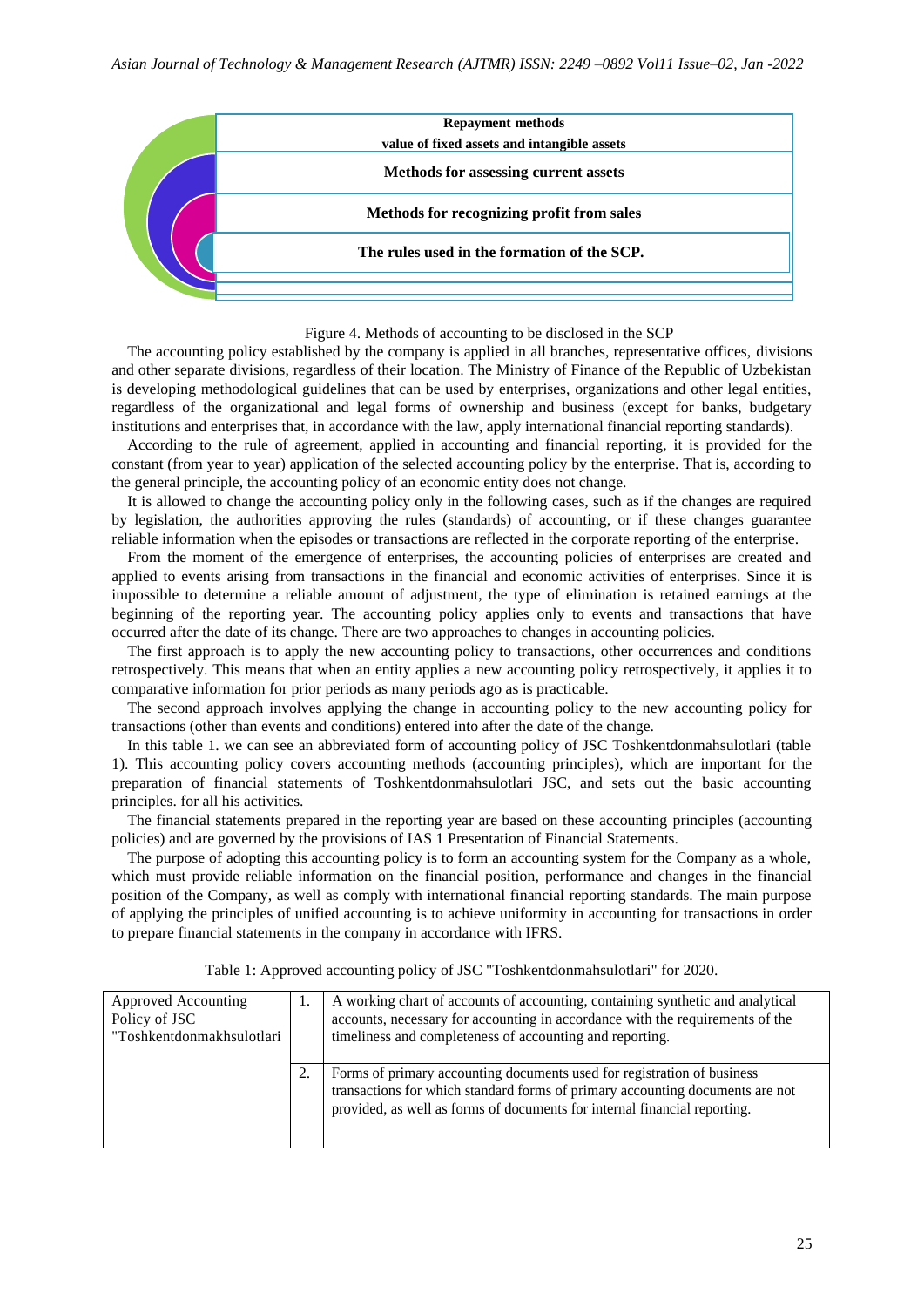| 3. | The procedure for conducting an inventory and methods for assessing types of<br>property and liabilities. |
|----|-----------------------------------------------------------------------------------------------------------|
| 4. | Document flow rules and accounting information processing technology.                                     |
| 5  | The order of control over business operations.                                                            |
| 6. | Other solutions required for the organization of accounting.                                              |

In the event of a change in accounting policy, Toshkentdonmahsulotlari discloses in the notes to the financial statements:

- the nature of the error of the previous period, the reasons for the change;
- the amount of adjustments to retained earnings at the beginning of the reporting year or justification for the impossibility of its reliable determination;
- the fact of repeated presentation of comparable information in the financial statements or the inexpediency of its recalculation;
- the reasons why the application of the new accounting policy provides reliable and more relevant information;
- the amount of the adjustment for the current period and for each period presented to the extent practicable;
- the amount of the adjustment relating to periods prior to those presented, to the extent practicable;

If retrospective application is impracticable for a particular prior period or periods preceding those presented, then the circumstances that led to the condition and a description of how and from when the change in accounting policy was applied.

## **V. CONCLUSION AND SUGGESTIONS**

When approving an order on accounting policy, considerable attention is paid to material information, the absence of which may affect the decision of users of financial statements. Quantitative criteria and qualitative signs of materiality of information on business transactions, events and articles of financial statements are determined by the management of JSC "Toshkentdonmahsulotlari", if such criteria are not established by the provisions (standards) of accounting, other regulatory legal acts, based on the needs of users of such information.

It is advisable to set quantitative criteria for the materiality of information on business transactions and events for the selected base up to 2% if the base is the net profit (loss) of the enterprise, or up to 0.2% if the base is the sum of income and expenses. The specific size of the quantitative criterion is approved by the order of the management of JSC "Toshkentdonmahsulotlari".

When forming the accounting policy of enterprises, it is of great importance to regulate information on the technical condition and safe operation of all objects. This is carried out in accordance with the Constitution and laws of the Republic of Uzbekistan, decrees and other documents of the Oliy Majlis of the Republic of Uzbekistan, decrees, decrees and orders of the President of the Republic of Uzbekistan, decrees and orders of the Cabinet of Ministers. Ministries of industries, international and national accounting standards. The accounting policy in the company is carried out in cooperation with government agencies and other organizations. Logistics, salaries of system employees, etc. It is carried out at the expense of the company's own and borrowed funds.

Reasonable formation of accounting policies in enterprises will make it possible to prepare recommendations for the safe operation of financial and non-financial resources. Based on this, we can conclude that accounting policy is a key factor in ensuring the financial and economic security of an enterprise for the preparation and presentation of financial statements.

#### **REFERENCES**

[1]. Law of the Republic of Uzbekistan "On Accounting" as amended on April 13, 2016 No. 404.